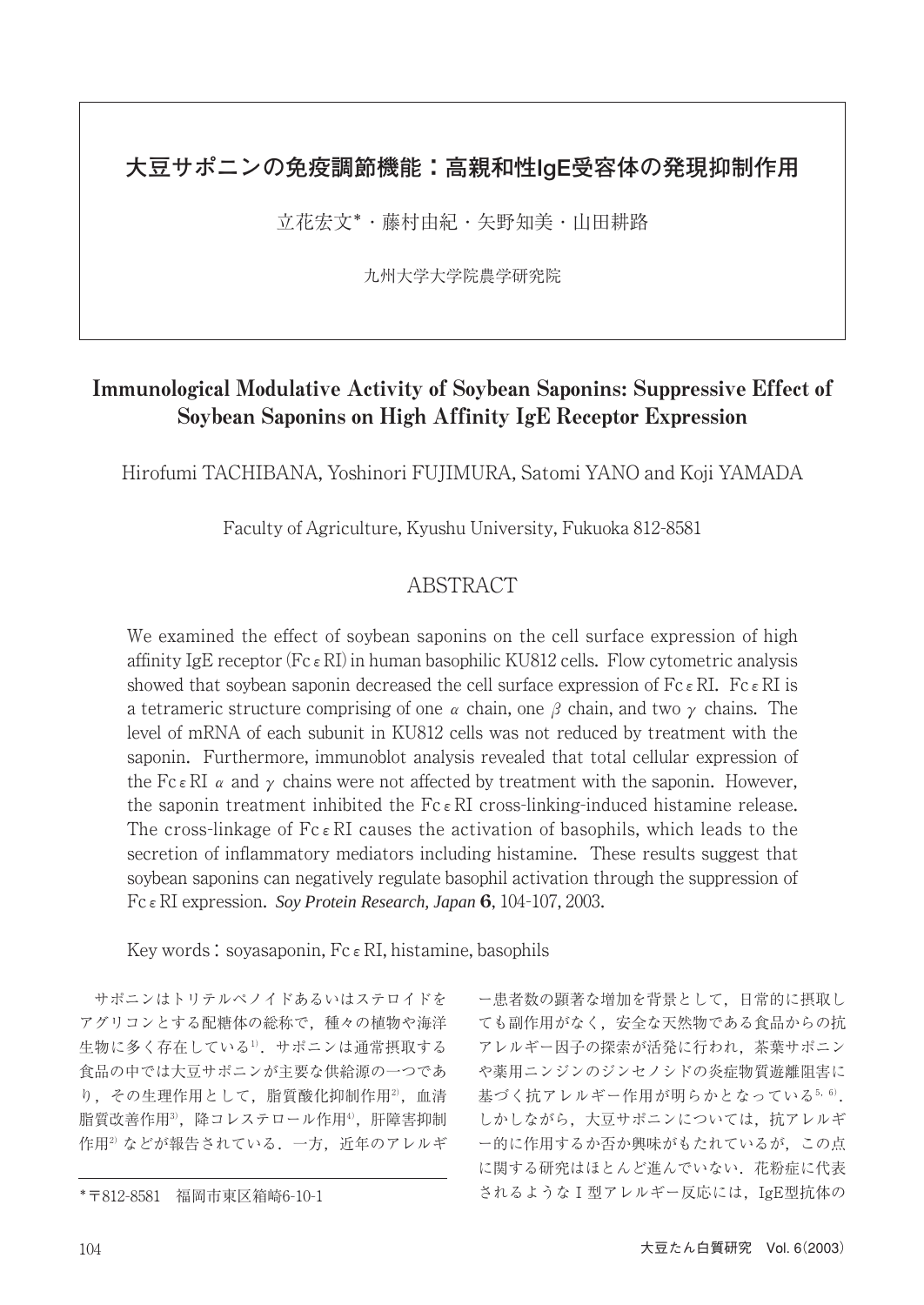過剰産生とそれに続く高親和性IgE受容体活性化を介 したマスト細胞や好塩基球からの炎症物質遊離が大き く関与する.そのため,炎症物質遊離阻害に基づいた 抗アレルギー性評価は広く行われているが,高親和性 IgE受容体の発現抑制に基づいた検討はほとんどなさ れていない<sup>7</sup>. 本研究では、ヒト好塩基球のモデル細 胞であるKU812細胞を用い,高親和性IgE受容体の発 現抑制を指標とした大豆サポニンの抗アレルギー活性 の評価を行った.

#### **方 法**

#### **実験材料と試薬**

大豆サポニンはWakoより購入し,10% DMSO-PBS に溶解した.カルシウムイオノフォアA23187はSigma より購入した.タイロード緩衝液(pH7.4)は137 mM NaCl,  $2.7 \text{ mM KCl}$ ,  $1.8 \text{ mM CaCl}_2$ ,  $1.0 \text{ mM MgCl}_2$ , 12 mM NaHCO<sub>3</sub>, 0.4 mM NaH<sub>2</sub>PO<sub>4</sub>となるように調製 した.FcεRI特異的抗体(CRA-1)は極東製薬より, ネガティブコントロール抗体のマウスIgG2b抗体は Dakoより, Fluorescein isothiocyanate (FITC) 標識 抗マウスIgG抗体はProtos Immunoresearchより購入 した.フローサイトメトリー解析にはBecton Beckinson のFACS Caliburを用いた.

#### **高親和性IgE受容体FcεRI発現の測定**

KU812細胞を1 x 106 cells/mLに調整し,0,0.5,1.0, 5.0,10,20μg/mLのサポニン添加RPMI-1640培地で 24時間培養した.また,経時的影響を見るため,20μg/mL のサポニン添加RPMI-1640培地で6, 12, 24時間培養 した. これらの細胞を回収後, FcεRI特異的抗体 (CRA-1)を用いたフローサイトメトリー解析により 細胞表面上のFcεRI発現量を検討した

## **高親和性IgE受容体FcεRI各鎖のmRNA発現およびた ん白質量の測定**

大豆サポニンを20μg/mLで24時間処理した細胞か らmRNAを回収し,各鎖特異的なプライマーを用いた RT-PCR法により検討した.検出にはそれぞれの鎖に 特異的なプローブを用いたサザンハイブリダイゼーシ ョンにより行った. たん白質量の測定では、24時間処 理した細胞を溶解後,α鎖については抗α鎖抗体を結 合させたProtein Aビーズを用いて免疫沈降し,γ鎖に ついては全細胞溶解物を10% SDS-PAGEに供し,そ れぞれに特異的な抗体を用いたイムノブロット解析に より行った.

#### **ヒスタミン放出能の測定**

KU812細胞を1 x 106 cells/mLに調整し,20μg/mL

の大豆サポニン添加RPMI-1640培地で24時間処理を行 った.細胞を回収後,タイロード緩衝液で細胞を洗い, 20μg/mLの抗FcεRI抗体CRA-1および10μM A23187 で37℃,30分間反応させた後,上清を回収し,ヒスタ ミン量を蛍光法により測定した.ヒスタミン放出量は, 細胞中の総ヒスタミン量から抗FcεRI抗体あるいはカ ルシウムイオノフォアA23187を加えていないときの 放出量を差し引いたものを100%としたときの相対放 出量として表した.総ヒスタミン量の測定には細胞を 超音波破砕して遠心分離した上清を用いた.

#### **結果と考察**

### **ヒト好塩基球細胞表面における高親和性IgE受容体発 現に対する大豆サポニンの効果**

ヒト好塩基球様細胞株KU812を大豆サポニン添加培 地で培養した後,FcεRIの細胞表面発現量をフローサ イトメトリー解析により検討した.その結果,大豆サ ポニンは5.0μg/mL以上の濃度でFcεRI発現を抑制し た(Fig. 1A).また,その抑制活性は12時間目以降で 観察された (Fig. 1B).

## **高親和性IgE受容体の架橋刺激によって誘導されるヒ スタミン放出活性に対する大豆サポニンの効果**

サポニンによるFcεRIの細胞表面発現の低下が,そ の架橋刺激によって誘導されるヒスタミン放出を低下 させるかを検討した.サポニン20μg/mLで24時間処 理したKU812細胞をカルシウムイオノフォアA23187 で刺激し、放出されたヒスタミン量を測定したが、そ の放出量に差は見られなかった $(Fig. 2)$ . 一方,  $Fc \in RI$ を抗体で架橋刺激することで誘導されるヒスタミン放 出は大豆サポニン処理細胞で有意な低下を示した  $(Fi\sigma, 2)$ .

## **高親和性IgE受容体構成鎖のmRNA発現およびたん白 質発現に対する大豆サポニンの影響**

次に,大豆サポニンによるFcεRI発現抑制機構を明 らかにするため,FcεRIの構成サブユニットであり, 細胞表面への発現に必須であるFcεRIαおよびγ鎖の mRNA発現レベルに及ぼす影響をRT-PCRならびにサ ザンブロット法により検討した.Fig. 3に示すように, 大豆サポニン処理によるFcεRIαおよびγ鎖mRNA発 現への影響は認められず,FcεRI発現の抑制にこれら FcεRIサブユニットの転写レベルでの調節が関与しな いことが示唆された.また,FcεRIαおよびγ鎖の総 たん白質量においても影響は観察されなかった (Fig. 4).このことから,大豆サポニンによる細胞表 面のFcεRI発現レベルの減少は,αおよびγ鎖の遺伝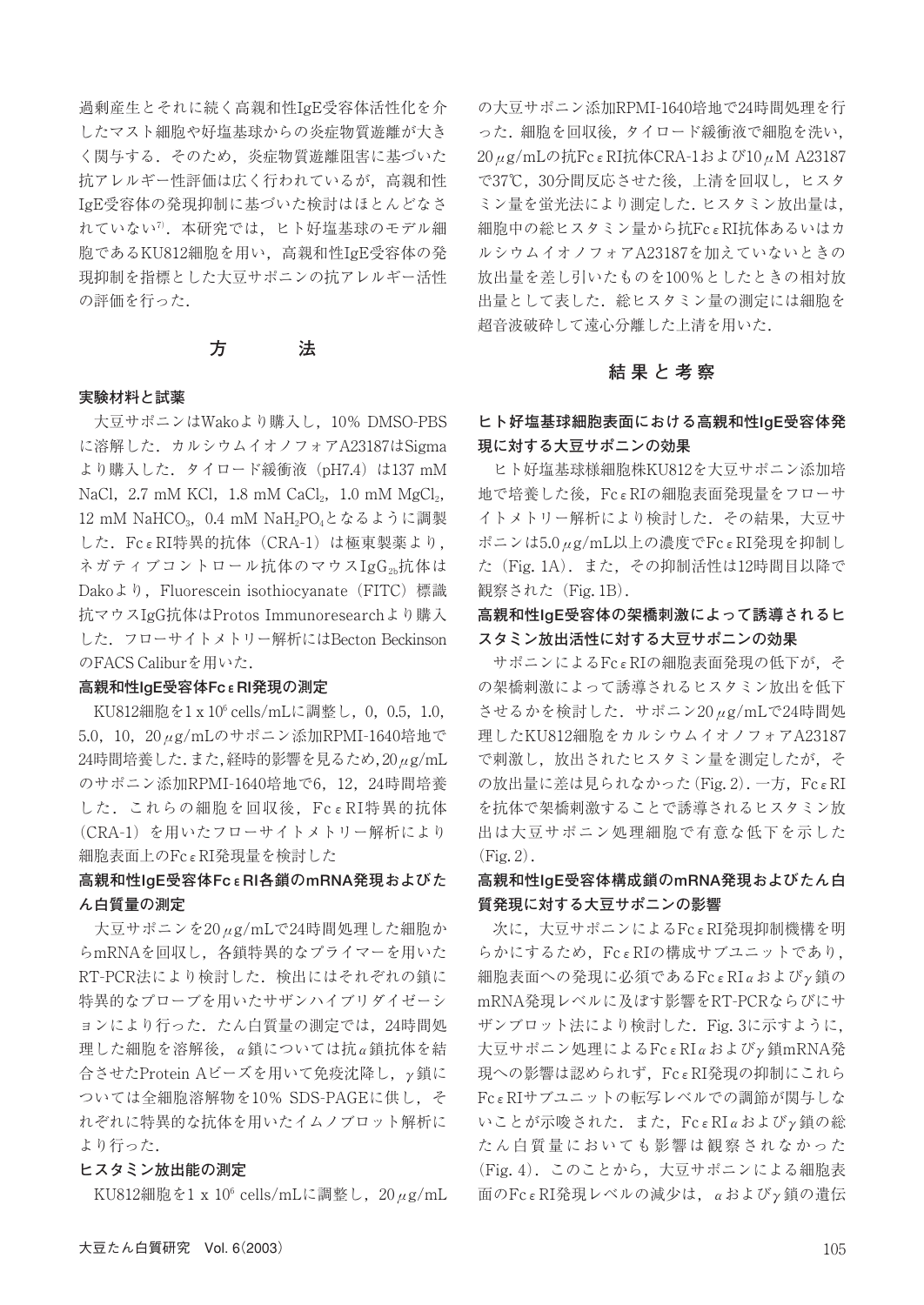

Fig. 1. Effect of soyasaponin on the cell surface expression of Fc  $\epsilon$  RI in KU812 cells. (A) For dose-dependent test, KU812 cells were cultured in the presence of different concentrations of soyasaponin for 24 h. (B) For timedependent test, KU812 cells were cultured with or without  $20 \mu g/mL$  soyasaponin for 6, 12 or 24 h. Then, cells were incubated with CRA-1 (solid line) or mouse IgG2b (thin line) as the isotype-matched negative control followed by staining with the FITC-conjugated goat anti-mouse IgG. The value indicated in the figure was the percentages of  $Fc \in RI$  positive cells within the indicated marker region.



Fig. 2. Effect of soyasaponin on histamine release from KU812 cells stimulated with anti-FcεRI mAb or calcium ionophore A23187. Each value is expressed as mean  $\pm$  SD (n=3). Asterisk indicates a significant difference from saponin non-treated cells (\*P<0.05).



Fig. 3. Analysis of the mRNA level for FcεRI  $\alpha$  and  $\gamma$ chains in KU812 cells treated with soyasaponin. (A) Structure of FcεRI. (B) RT-PCR analysis. After treatment with  $20 \mu$ g/mL soyasaponin for 24 h, Fc $\epsilon$ RI  $\alpha$ ,  $\gamma$  and G3PDH mRNA were analyzed by RT-PCR followed by Southern blotting using specific probes for FcεRIα,γand G3PDH.